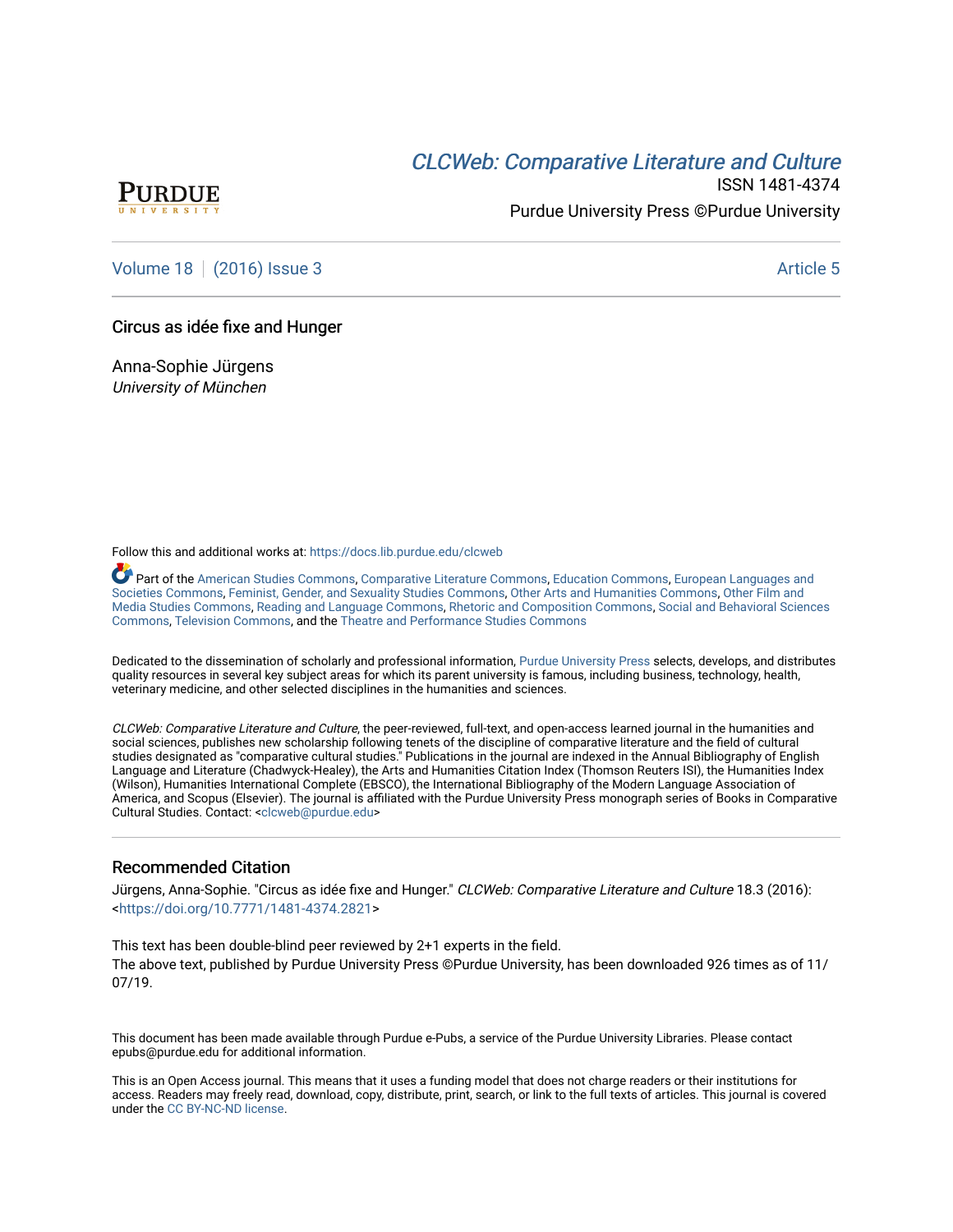**PURDUE** 

UNIVERSITY PRESS <[http://www.thepress.purdue.edu>](http://www.thepress.purdue.edu/)

# *CLCWeb: Comparative Literature and Culture*



ISSN 1481-4374 [<http://docs.lib.purdue.edu/clcweb>](http://docs.lib.purdue.edu/clcweb) Purdue University Press **©**Purdue University

*CLCWeb: Comparative Literature and Culture*, the peer-reviewed, full-text, and open-access learned journal in the humanities and social sciences, publishes new scholarship following tenets of the discipline of comparative literature and the field of cultural studies designated as "comparative cultural studies." In addition to the publication of articles, the journal publishes review articles of scholarly books and publishes research material in its *Library Series.* Publications in the journal are indexed in the Annual Bibliography of English Language and Literature (Chadwyck-Healey), the Arts and Humanities Citation Index (Thomson Reuters ISI), the Humanities Index (Wilson), Humanities International Complete (EBSCO), the International Bibliography of the Modern Language Association of America, and Scopus (Elsevier). The journal is affiliated with the Purdue University Press monograph series of Books in Comparative Cultural Studies. Contact: [<clcweb@purdue.edu>](mailto:clcweb@purdue.edu)

## **Volume 18 Issue 3 (September 2016) Article 5 Anna-Sophie Jürgens, "Circus as** *idée fixe* **and Hunger"**

<http://docs.lib.purdue.edu/clcweb/vol18/iss3/5>

Contents of *CLCWeb: Comparative Literature and Culture* **18.3 (2016)** [<http://docs.lib.purdue.edu/clcweb/vol18/iss3/>](http://docs.lib.purdue.edu/clcweb/vol18/iss3/)

**Abstract**: In her article "Circus as *idée fixe* and Hunger" Anna-Sophie Jürgens discusses circus fiction in which characters often display extreme, intense psychological traits. They are for example irascible, pyromaniac, sadistic, or megalomaniac. Particularly striking are protagonists with alternative psychological attitudes in fictional circus texts of the twentieth century such as Franz Kafka's hunger artist, Michael Raleigh's ringmaster Lewis Tully or Richard Schmitt's aerialist Garry, who can be seen as incubators of circus-related *idées fixes*. These literary circus characters develop fixations on circus that manifest themselves as a physical sensation of desiring circus like food, in other words: in circus fiction, circus-fixation appears and is realized as hunger. Jürgens explores this "voracious" circus enthusiasm that consumes so many protagonists of twentieth-century novels by drawing on related arguments such as the long tradition of showing (off) the deviant in mental asylums and circuses as sites of the "other" based on psychological explanations of *idées fixes* and monomania.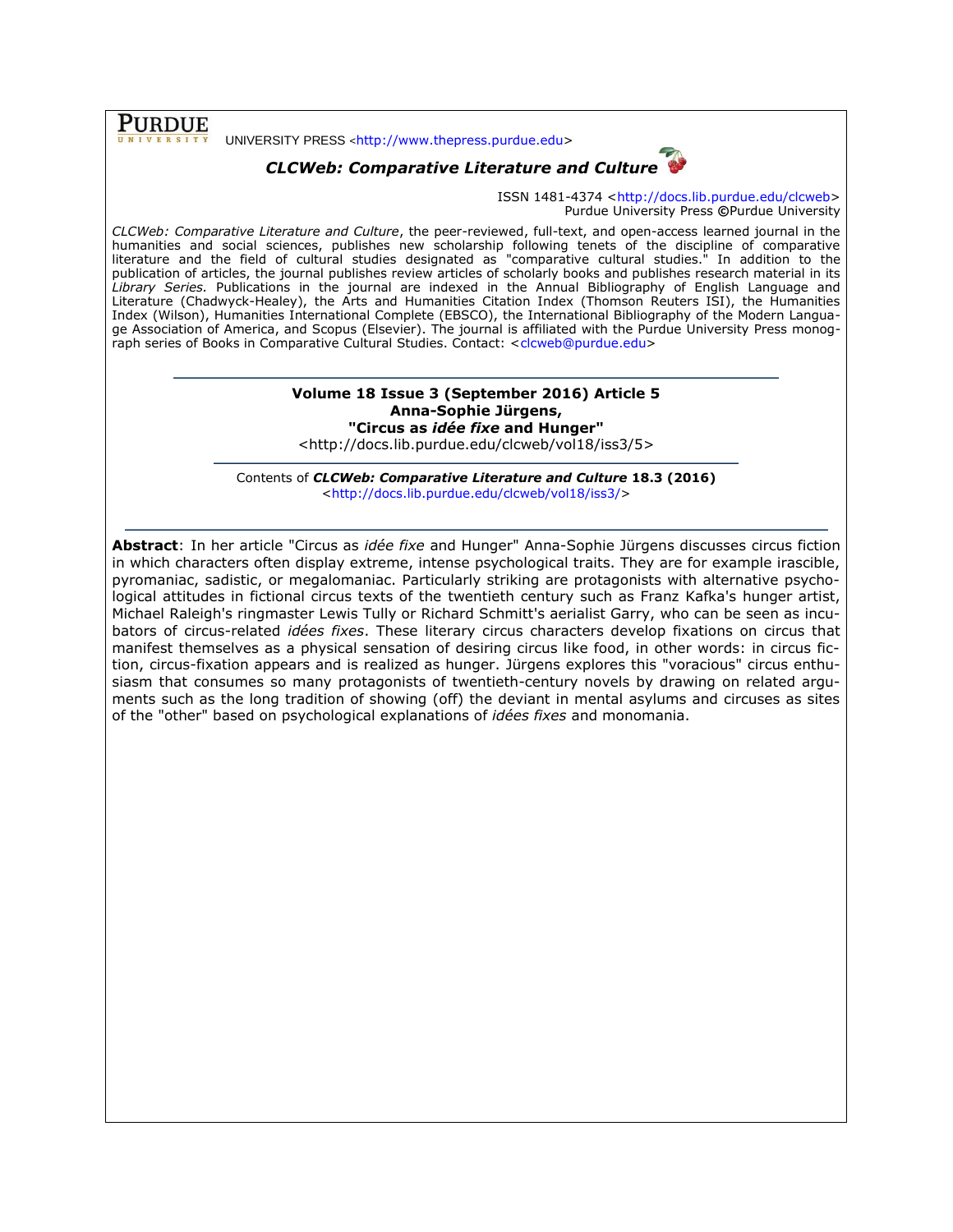#### **Anna-Sophie JÜRGENS**

#### **Circus as** *idée fixe* **and Hunger**

The presentation of circus as a "sort of disease," a stubbornly pursued idea leading towards catastrophe, is a recurrent theme in circus history: "Showmen were shrewd, worldly, clever, and too adventurous to be confined to a single location, regular work hours, or the rest of the trappings of conventional life … They used expressions like 'circus fever' and 'sawdust in my blood' to indicate that being in the amusement world was more than an occupation, it was an addiction, something only those who were 'with it' could understand. As one showman put it 'Circus is sort of disease. Few men, once victims, are very permanently cured'" (Bogdan 83). Thus, it is hardly surprising that in circus novels and circus-related short stories, protagonists are so devoted to their circuses and their respective acts that they fight fanatically for their circus' survival (see, e.g., Raleigh's *The Blue Moon Circus*), give up a sedentary life (see, e.g., Prichard's *Haxby's Circus*) and, in the majority of cases, risk their own life in the pursuit of their art (see McLean's *Circus* or Kafka's *A Hunger Artist*). These circus people -- ringmasters are especially prone to this -- are incubators of circus-related *idées fixes*. They develop fixations on the circus that manifest themselves as a physical sensation of desiring circus like food. In other words: in circus fiction, circus-fixation appears and is realized as hunger.

Attracting up to 96,000 visitors a year, Bethlem Royal Hospital, called Bedlam, was one of the most popular tourist attractions in London throughout the seventeenth and eighteenth century (until 1770): "It was commonly regarded less as a hospital than as a kind of zoo, with a fine, permanent exhibition of human curiosities" (De Porte 3). In this sense, it was a common pastime to first visit the lions at the London Tower and then Bedlam. In America, asylums were also popular tourist destinations for day-trippers who would bring picnic lunches to eat in the park grounds and would also stop to chat with doctors and patients. And "virtually all of the great travel writers of the day -- from Charles Dickens to Harriet Martineau -- felt that no account could be given of the national character without a stop at a lunatic hospital. In its first decade of existence, the New York State Lunatic Asylum at Utica averaged 2,700 visitors a year, outstripping Mammoth Cave in Kentucky, a leading tourist attraction" (Reiss 12). Michel Foucault described the display of mentally ill persons as a long and widespread tradition, beginning in the Middle Ages and reaching a pinnacle in the eighteenth century. The comparison with animal displays, menageries, and later circuses is ubiquitous: "In France, the excursion to Bicêtre and the display of the insane remained until the Revolution one of the Sunday distractions for the Left Bank bourgeoisie. Mirabeau reports in his *Observations d'un voyageur anglais* that the madmen at Bicêtre were shown 'like curious animals, to the first simpleton willing to pay a coin.' One went to see the keeper display the madmen the way the trainer at the Fair of Saint-Germain put the monkeys through their tricks. Certain attendants were well known for their ability to make the mad perform dances and acrobatics, with a few flicks of the whip" (66).

During this time, people with mental illnesses were considered to have animal-like natures, and what Foucault identifies as historical methods of "safe-keeping" resembles dressage more than it does therapy (66). At a time when Bicêtre and Bedlam attracted record numbers of visitors (see, e.g., Hillen 26), Philipp Astley created his first riding school in London (in 1768). The circus-like performances that took place there laid the foundations for an extraordinary, worldwide expansion of the arts of the circus. Circus sideshows with their typical Freak Shows, which blossomed during the second half of the nineteenth and first decades of the twentieth century, are particularly relevant when comparing the circus to eighteenth-century asylum-tourism. As Rachel Adams recognizes, "ironically, both performed the work of normalization by establishing standards for segregating the deviant from the normal" (Adams 15). Whether for amusement or edification, both operated in a distinctly performative, if not theatrical setting: freaks and lunatics appeared as actors who were often coerced to display themselves to 'norms' because of limited life options. But while freaks emphasized their deviance in showing their disabilities, the asylums' inmates acted out a kind of script focused on healing and reconciliation as they had to show how they overcame their deviant states and prepared to return to a state of civility; to be cured thus was to go through an elaborate stage show, and sanity was revealed as the mastery of artifice (see Reiss 14). Also many circus acts can be read as 'crazy', 'insane' or 'mad', that is as abnormal behavioral patterns, or even as manifestations of manipulation and transgression of (societal, physical and biological) norms. Examples include performers becoming a danger to themselves or others (cf. animal trainers sticking their head into lion's jaws or jugglers such as the cannon queen Claudia Alba, who, hanging upside down on a trapeze, holds a 244lb cannon by force of her teeth, see Merkert 87, 139), and loony circus acts as "Die Autoblindfahrt -- Mit verbundenen Augen am Steuer eines Omnibusses") (Krug, Winkler, Winkler 91). Throughout the twentieth century, insanity and circus are most apparently combined in the "wild man," a sideshow performer who typically appeared in public roaring and grunting, sometimes in chains exhibiting behavior identified as "crazy" (see Bogdan 105). Nowadays, in Europe's most famous traditional circus, Circus Krone, the acrobat "Crazy Wilson" regularly works on a large rotating apparatus called "The Wheel of Death," and even Cirque du Soleil attracts its audience by promising an exquisite bath "in a sea of madness" (see *Krone* and *Cirque du Soleil*). Just as with the traveling nature of the circus, i.e., its absence, ogling at madness and its promotion is part of the show.

A prominent example relating both "madhouses" in fiction is Julio Cortázar's 1963 novel *Hopscotch*  in which a circus and a mental asylum, called "nuthouse" (268 [314]), act as catalysts for existential questions. Here, the ringmaster of the circus Las Estrellas takes over a psychiatric clinic figuring as doubling of the circus, where the circus crew including the protagonists had to "getting used to the substitution of schizophrenics for sword-swallowers and ampules of insulin for bales of hay" (Cortázar 308). In the most charming way, the circus is described as hyperbolic sanctum: "Everything was per-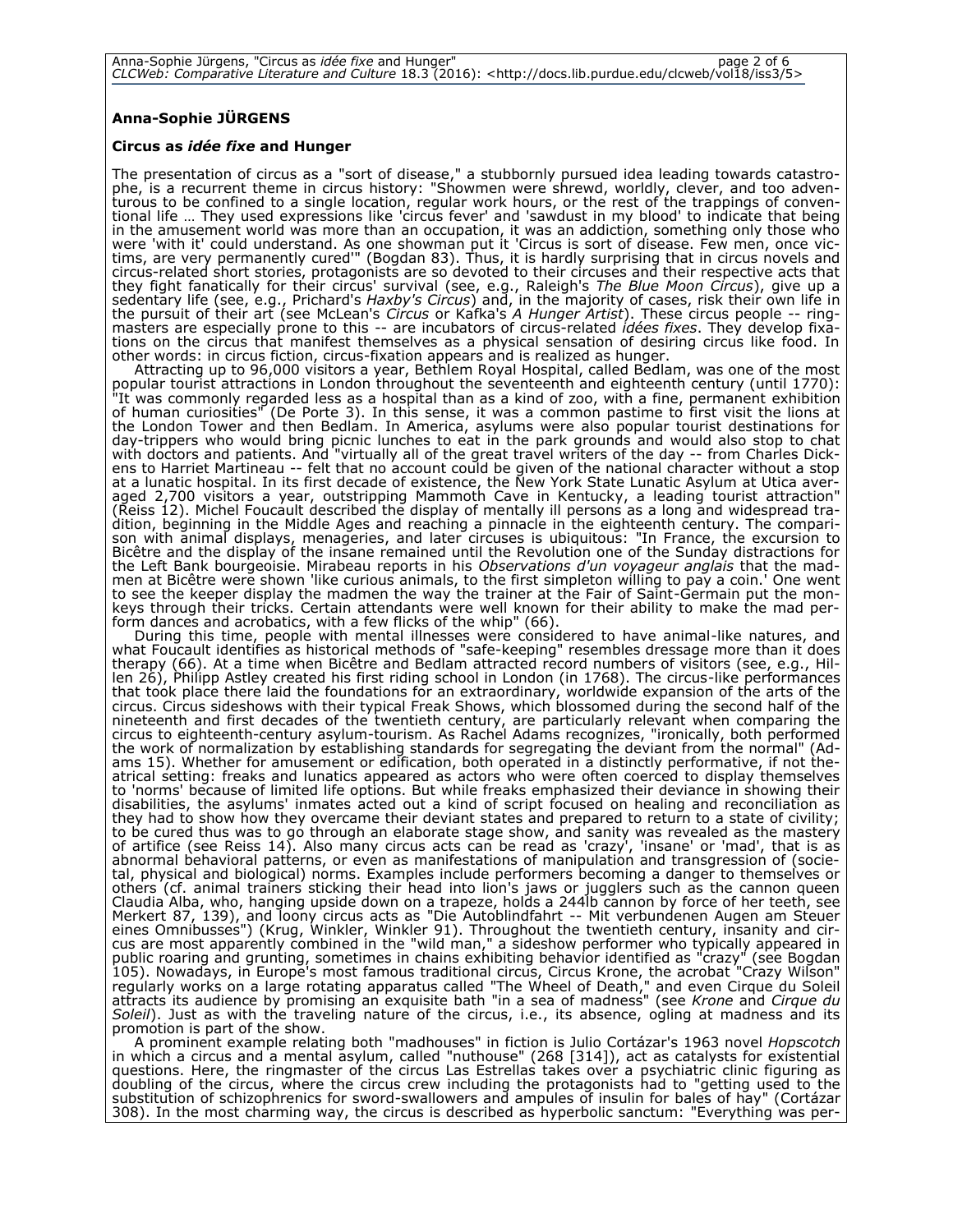| Anna-Sophie Jürgens, "Circus as <i>idée fixe</i> and Hunger" |                                                                                                                                | page 3 of 6 |
|--------------------------------------------------------------|--------------------------------------------------------------------------------------------------------------------------------|-------------|
|                                                              | CLCWeb: Comparative Literature and Culture 18.3 (2016): <http: 5="" clcweb="" docs.lib.purdue.edu="" iss3="" vol18=""></http:> |             |

fect in the circus, a spangled fraud with wild music, a calculating cat who reacted to cardboard numbers that had been secretly treated previously with valerian, while ladies were so moved that they made sure that their offspring noticed such an eloquent example of Darwinian evolution" (264). The fascinating part of Cortázar's *Hopscotch* is that the protagonists are actually bored in the circus, usually pointed out as sphere of superhuman endeavors pushing the envelope. No wonder that Talita, one of the protagonists, thinks: "the clinic was an idea of fear, of the unknown, a hair-raising vision of raving maniacs in nightshirts chasing her with razors and grabbing stools and bed-legs, vomiting on their temperature charts and masturbating ritually" (285). Nonetheless, Oliveira, her friend, is inspired by both the roof hole of the circus tent and the elevator shaft of the mental asylum leading towards the morgue, to reflect on (his personal) *horror vacui* and self-definition (see Jürgens 133). But circus in fiction not only functions as intellectual catalyst, but also as a heterotopic asylum that offers a family to the parentless, a home to the homeless, and a loophole to the psychologically transgressive (see Christen 89; see also Foucault, *Of Other Spaces*). For example, August, the "paranoid schizophrenic" animal trainer of the "Benzini Bros Most Spectacular Show on Earth" in Sara Gruen's 2006 circus novel *Water for Elephants* is identified as mentally ill and potentially violent: "August's a funny one, and I don't mean funny ha-ha. You be careful" (104, 314). Other examples include Roxana, a pyromaniac in Peter Carey's 1994 circus dystopia *The Unusual Life of Tristan Smith* who fluffs the chance of a new life in the circus-theater Feu Follet by trying to poison the novel's protagonist. Michaela, an equestrienne in Guy des Car's 1962 circus novel *La Dame du cirque* is another example, a circus equestrienne which turns into a megalomaniac "princess" after an accident: "l'idée fixe est la première caractéristique de la démence. Michaela se croit, de plus en plus, princesse de sang royale! Princesse régnante de je ne sais quel royaume imaginaire, dominant une cour fantôme" (101).

Michaela, the megalomaniac, follows her *idée fixe* within the context of a circus, a sphere often itself identified as a nucleus of many *idées fixes*. In this sense, Michaela's ringmaster, Kier, is just one of many characters who see the circus as the last thing to hold onto in life: "la seule chose qui me reste au monde est l'amour du cirque" (156). In circus fiction, often this love for the circus is a manifestation of a fanatically pursued *idée fixe*. *Idée fixe*, defined in connection with monomania, is a chronically persevering thought, an idea domineering over an individual, imposing itself permanently upon its subject, irrespective of whether or not it is true. It is not necessarily the same thing as a misapprehension or compulsive idea, and can be discussed in the sense of obsessive-compulsive disorders (see Hagen 25; see also Bleuler 51, 57; Davis 10, 78; Nipperdey 13). In general, the person possessed by an *idée fixe* behaves reasonably as long as the critical subject remains untouched; however, the (subjective) conviction that this specific idea actually could be true -- i.e., a certain obfuscation of the sense of reality -- can be part of the *idée fixe* itself. An *idée fixe* is characterized by intensity, exclusiveness, and imperturbability, whereby according to Eugen Bleuler the difference between this kind of idea and a very intense conviction of a mentally robust nature is not easily identifiable (52). Peter Haffner defines *idée fixe* explicitly not as an early stage of psychosis, medical term or pathological disorder, but as an elaborated spleen, as a "Stachel und Lust des Lebens" (7). For the purpose of this article I follow his definition and understand *idée fixe* as a persistent, often visionary and vigorously, uncompromisingly pursued preoccupation of the mind that resists modification.

To what extent such an idea can be referred to as "fixe" is discussed by Paul Valéry in his dialogical 1934 *L'Idée fixe*: "I allow for ideas that are … favored … above the normal … for ideas … characterized by abnormal frequency, for ideas so easily stimulated that all other ideas, all sensations and events - everything else, in fact -- become, to a degree, errors, infringements … this obsessive -- but not fixed -- idea is … *omnivalent* … attaches to everything … Or: everything attaches to it" (28-29). An *idée fixe* is characterized as a parasite on thought, as a torturing thought that slips away from the conditions of thought and becomes "une pensée qui torture un homme échappé aux conditions de la pensée; devient *un autre*, un parasite" (14). Cervantes's Don Quixote, for example, is infested with such a parasitic thought process, he is a "head-in-clouds fantasist, obsessed by his *idée fixe*" (see Close, 106) and a similar case is that of Melville's Ahab (see Haffner 12; for *idées fixes* in *Frankenstein* and Balzac's *Le Père Goriot* see Davis 76, 63). Also Marina van Zuylen, who analyzed different manifestations of monomania in several literary protagonists (using monomania, *idée fixe* and obsession synonymously), recognizes that the *idées fixes* in Melville's oeuvre function as anchors against the arbitrariness and futility of life: "Haunted by the fear of a purposeless existence, they pledge their lives to a plan, a project, or a person who becomes their sole *raison d'être*" (2). Thus, it is not surprising that Wolfgang Lange calls such precarious states of mind the "Schubkraft, Motiv und Stilprinzip poetischer Rede" (41).

In circus fiction, most of the ringmasters are extreme, egocentric characters, potentially dangerous in one way or another. Ringmaster Kier in Des Cars's *La Dame du cirque* for example presents himself as "Kier … Hermann Kier … Le cirque géant Kier … Le mien!" (12) and Dan Haxby, director of the Haxby's Circus in Katherine Susannah Prichard's 1930 novel *Haxby's Circus*, who drills and trains his son mercilessly until he dies in an accident, is described thus: "he was only selfish and careless, like most men, only a bit more" (137). Likewise, Hugo Ball's Flametti, director of a troupe of performers, is another impressive example of whom it is said: "Ein Pyromane und Sadist war er von Natur" (155). Flametti is prone to violent overreactions that even involve knife attacks (27). However, at its furthest extreme the circus itself as a ringmaster's *idée fixe* is pursued in the 2003 novel *The Blue Moon Circus* by Michael Raleigh, a novel following the genesis, development and ruins of the "Blue Moon Circus and Menagerie," the final circus project of a myriad of prior ones originated by Lewis Tully, an exceptional businessman of the circus's "peripatetic form of commerce" and predestined for the profession of ringmaster, as "there are a lot of men who can train horses and damned few who can run circuses" (10). In all aspects of his life he demonstrates both an outstanding capacity to deal with serious problems -- "The Lewis Tully I remember would find a way around those obstacles" (11) -- and an unmis-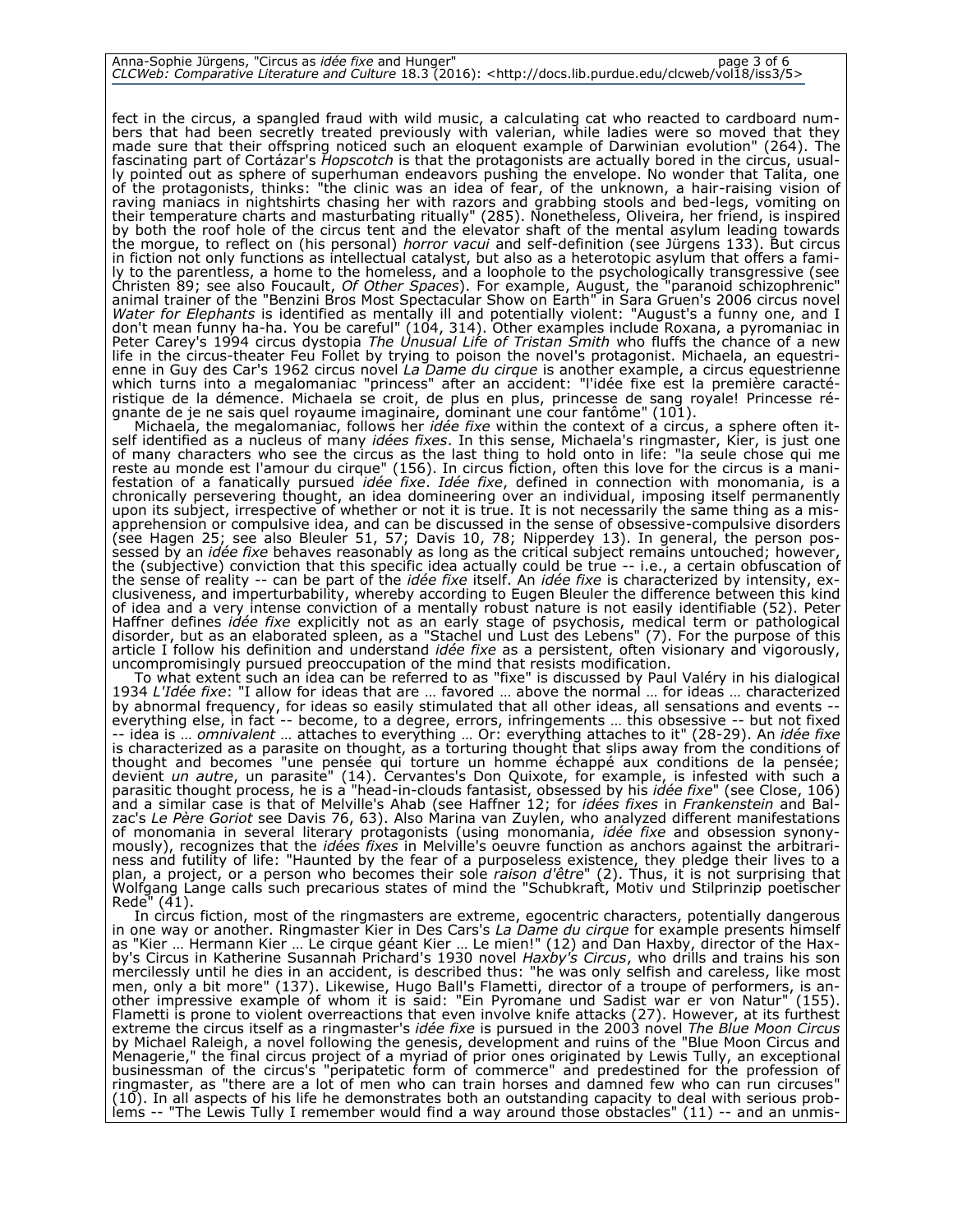| Anna-Sophie Jürgens, "Circus as <i>idée fixe</i> and Hunger" |                                                                                                                                | page 4 of 6 |
|--------------------------------------------------------------|--------------------------------------------------------------------------------------------------------------------------------|-------------|
|                                                              | CLCWeb: Comparative Literature and Culture 18.3 (2016): <http: 5="" clcweb="" docs.lib.purdue.edu="" iss3="" vol18=""></http:> |             |

takable instinct for quality regarding circus acts (13, 21, 306). Although at the beginning of the novel (the story is set in 1926), he feels too old for another circus undertaking having already endured an elaborate history of setbacks and breakdowns, Lewis cannot resist his *idée fixe*: he is driven to create ever new circuses. He rebuilds his circuses after devastating floods (1), breaking dikes (25), and even disastrous fires. They are the leitmotiv of his life: "The fire in Nebraska in 1917 had been something else again; a total loss of a brand new tent and half a dozen of his wagons, and it had killed his show for the rest of the season. Neither experience had cost him what he'd lost in the fall of 1919, when he'd gone through accident and injury, stock lost to hoof-and-mouth or pneumonia, defections and a great paper tower of bills he could no longer pay; then the washout, a grey wall of river water taking his wagons, equipment, the tent" (26). Moreover, his circuses withstood severe struggles with "townies" and rival enterprises (80, 147, 259, 273), with escaped animals (243), and even survived manifold acts of sabotage (86). Lewis was aware of all this, as is typical for bearers of an *idée fixe*, before creating the Blue Moon Circus: "Without willing it, he saw in his mind's eye all that could go wrong with a small, poorly financed show, all the many ways a circus could come apart, all of them troubles he had known: bad weather and fire, poor transport, sick people and sick animals, injury and even death to one or both. Hostile towns and poor ones. Competition from bigger circuses -- hell, they were all bigger circuses. And old, old enmities" (12). Nevertheless, even after the destruction of the Blue Moon Circus, again by a fire, a continuation of the circus cycle is a *perpetuum-mobile* (324). Driven by his obsessive circus-enthusiasm, Tully pursues a parasitic idea that is an *idée fixe* as neither personal experience nor instruction can change his mind (see Bleuler 52). In addition, in the novel the circus itself is recognized as visionary idea: "There's gonna be times when your show won't really exist nowhere except in your mind's eye, where you can see it. But long as you can see it, you got a circus"  $(28)$ 

As is the case with Tully, Henry Miller's clown in *The Smile at the Foot of the Ladder* follows his allconsuming ideal of enriching and delighting the audience with his art: "he wanted to endow his spectators with a joy which would prove imperishable. It was this obsession which had originally prompted him to sit at the foot of the ladder and feign ecstasy" (5). Miller's text tells of utopian dissociating, transcendence, and self-fulfillment in showing excessive circus-frenzy exercised by a clown. Here, the *idée fixe* is no longer focused on the circus as a complex microcosm and business venture per se, but on the art of circus itself, on a refined and virtuosic circus act. Kafka's *A Hunger Artist* elucidates to what extent such a rapturous focus on one's own hypercultivated circus act can develop into selfharassment and finally lead towards death, because "by its intensity, the idée fixe blocked out the haphazard elements of everyday life, restoring focus and meaning" (Van Zuylen 193). According to Breon Mitchell, Kafka's short story -- which has already been intensively discussed in the historical context of circus and sideshows and that charts the protagonist's fanatic dedication to fasting, his constant attempts to overcome (his own) records, his long public career in the major cities of the world, and his subsequent fade-out -- is based on the life story of the hunger artist Giovanni Succi (244; see also Kurz 79; Kruschwitz 152; Neumann). Irrespective of any possible historical references, *A Hunger Artist* shows a circus performer as "martyr of himself" who is tyrannized by his own circus art, or, more precisely, his understanding of it, in a kind of "fetishized self-sacrifice" (Beicken 323) that becomes pathological. Obsessive and limitless hunger is the primary focus of his mind, constantly proliferating into hunger-related sub-thoughts: "He had held out for a long time, an illimitably long time; why stop now, when he was in his best fasting form, or rather, not yet quite in his best fasting form? Why should he be cheated of the fame he would get for fasting longer, for being not only the record hunger artist of all time, which presumably he was already, but for beating his own record by a performance beyond human imagination, since he felt that there were no limits to his capacity for fasting?" (*The Hunger Artist* 247). The hunger artist has to fast so that his keepers declare him mentally ill. There is an element of deception in his devotion to fasting, in his "embodied" performance, a hint that this may be an obsession and compulsion instead of a circus "art" (see Kurz 79). Hunger "art" in itself is a controversial topic and by no means does there exist a clear definition. His art of food refusal does not culminate in the realization of an *idée fixe*, but in its fatal consequences. Here, the afore-mentioned aspect of *idées fixes* and the obfuscation of the sense of reality leads to a sad climax: "The obsessive individual finds an order, a modus vivendi, that simulates the sheltering conditions of artistic production. The idée fixe, when it offers a life altogether wed to an idea, is a great way of escaping from reality" (Van Zuylen 193).

The hunger artist's fixation on his artistic diet can be read (in part) as a symptom of an illness related to a form of autism, as shown for example by Bleuler who identifies the genesis of psychological disorders in the individual concerned withdrawal from the world into "autistic" realms of imagination by neglecting all relationships with others (53). Once the experience of this personal, autistic view of reality grows more and more painful, Bleuler argues that the inner tension reaches a threshold which, once exceeded, makes it impossible for the person to even perceive reality in itself. Finally, psychological stability and self-esteem only become possible in a hermetic exclusion of reality from the imagination (53). Kafka's hunger artist as a type of narcissistic maverick (see Fuest 64) does not suspend reality and communication completely, for example he still recognizes the public's fading interest in hunger art. In *A Hunger Artist* the audience's lack of understanding regarding the art of hunger increases continually as highlighted already by the first sentence: "During these last decades the interest in professional fasting has markedly diminished" (243). Thus, the hunger artist is both unable to follow the spirit of his time and incapable of integrating himself into it; he remains askew, painfully aware of his position as a "personified anachronism" turning the lack of food into the plenitude of being in full control of his hunger, in short: "Just try to explain to anyone the art of fasting!" (*A Hunger Artist* 254). The only way he can get a grip on reality, is by holding out his anachronistic, hermetic art to it, namely as slightly "autistic" *idée fixe*.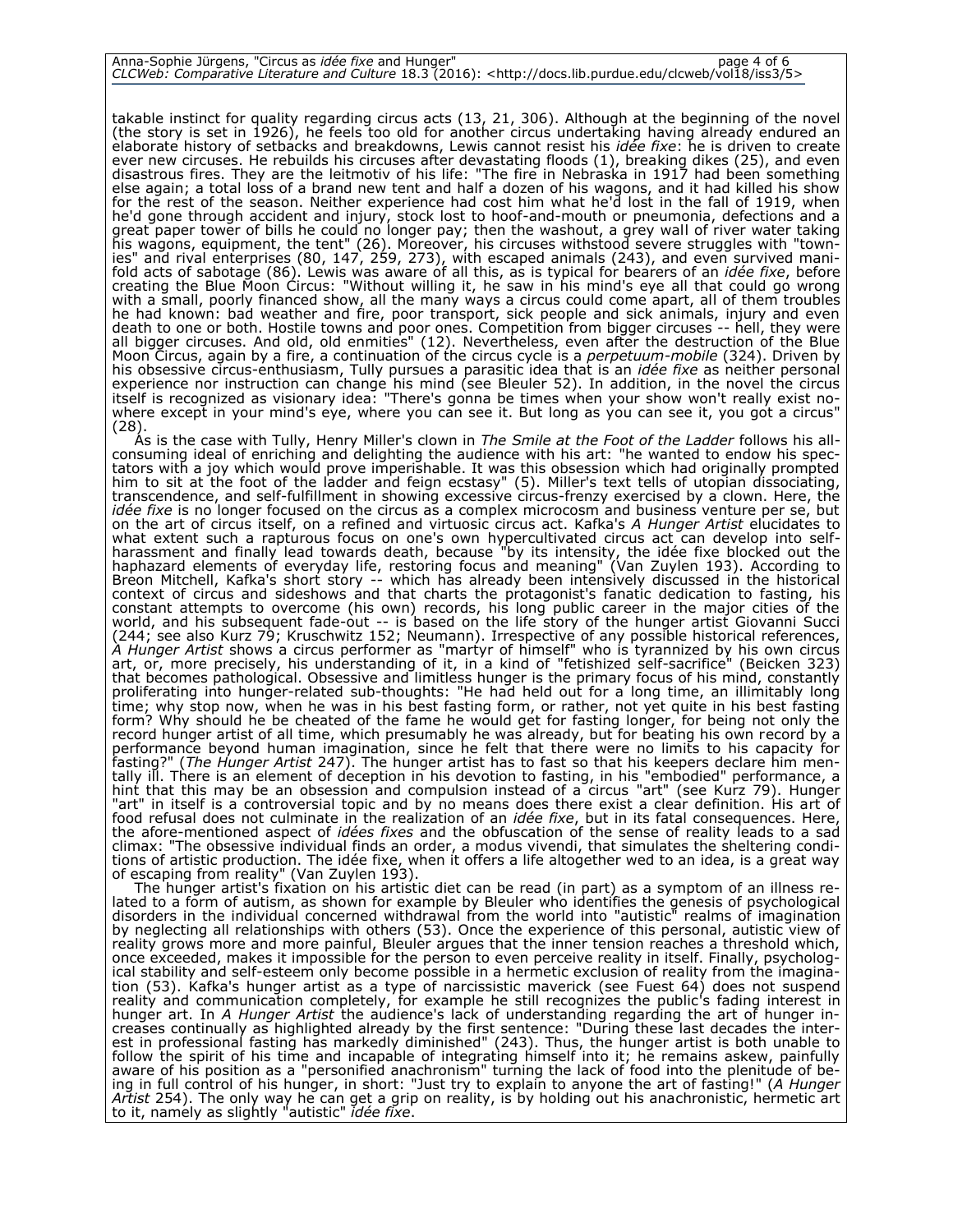| Anna-Sophie Jürgens, "Circus as <i>idée fixe</i> and Hunger" |                                                                                                                                | page 5 of 6 |
|--------------------------------------------------------------|--------------------------------------------------------------------------------------------------------------------------------|-------------|
|                                                              | CLCWeb: Comparative Literature and Culture 18.3 (2016): <http: 5="" clcweb="" docs.lib.purdue.edu="" iss3="" vol18=""></http:> |             |

Van Zuylen diagnoses a "desire for validity" as essential for individuals having a disposition for monomania, and *idées fixes* could be added to this list: "Whether perceived as pathological, perverse, or poorly disguised maneuvers to counteract *horror vacui* and depression, these idiosyncratic obsessions are powerful weapons that enable individuals to resist the tyranny of the everyday, the dictatorial nature of materiality" (6, 8). Overcoming a similar existential void by means of excessive training on the high wire is the aim of Garry, the protagonist of Richard Schmitt's 2000 circus novel *The Aerialist*. Garry ended up in the circus more or less by coincidence: "I went with it because it was the easiest thing to do, because it was what I always did" (7). Garry performed many different roles in the circus universe, from elephant guide ("bullhand") to vendor of souvenirs ("butcher") until he finally makes his breakthrough as an aerialist with giant swings on the high wire. When he finally decides to retire from the circus and settle down, he suffers a breakdown. Garry is painfully aware of his homelessness and yearns to belong, be it to the nomadic world of the circus or in the sense of a conventional, sedentary life. However, he fails in both. His only experience of fulfillment and meaning lies in constant frenetic exercising. As with the characters discussed previously, his circus-fixation, circus art seen as *idée fixe*, fills an existential void and "lures the subject into a sense of agency" (seen Van Zuylen 6, 8). In this particular novel, this process seems to be specific to all circus artists, a collective phenomenon: "They'd think of a new act, run it by the old folks, spend a bunch of money on rigging, practice for a year or two, take it on the road only to become dissatisfied almost immediately and return to work on something else. They seemed to be addicted to practice" (164). Garry is hell-bent on his circus, a feeling he describes as a sort of (ravenous) appetite: "I ran for the tent, slipped under the sidewall, my face on the canvas. I wanted to eat that too" (151). His taste and craving for the circus and the lure of the high wire's sphere of influence brings him together with Elaine, his long-term partner, and is also connected to the physical sensation of desiring food: "I wanted her history and understanding and experiences. I wanted to belong to the circus the way she did. And she must have needed the one thing I had: hunger. I was starved for what she'd had all her life, what was old to her now" (166). Like Kafka's hunger artist, Garry is a loner: "Even in my partnership with Tino I worked alone. Tino knew that" (227). But he is conscious of both the paradoxical and treacherously dangerous element of that circus hunger: "And there was the danger. The comfort of practice, the constant repetition, the minute improvements, and a strict routine all had a lulling effect. I was hooked, addicted, to the lot, to the place I knew best. Practice was a safe place like wardrobe had been. A place like home yet not home because practice is not performing, and performing is the reason for practice" (166). Not able to find a true home in the circus, he quits, but continues to be tormented by memories and circus nostalgia. Since "nostalgia is death" (284), one thinks of the hunger artist, Garry leaves his real life behind in the circus, and continues living without life.

The discussion of circus as hunger thus offers an actualization of notions of the individual human body and life in circus fiction. But in the nineteenth century, it could be argued, the idea of running away with the circus attained inflationary dimensions and also became something of a *collective idée fixe*: "The richest, the noblest women, those with the highest titles, beautiful or bold, have a single idée fixe, a single ambition! to strut upon the stage, the strollers' platform or even on the tightrope, or to descent into the circus ring or the hippodrome track, to rival professional actresses, bareback riders and acrobats in the sporting of glad-rags for hired applause, for the admiration of journalists; they even fight over lovers at drunken parties!" (Jones 150).

In conclusion, a particular penchant, or voracity, for circus happens not only to affect circus admirers, but also circus performers themselves. In circus fiction, their circus enthusiasm can easily be more than "a bit," more than a simple tic or "regular" fascination. Instead, it becomes an *idée fixe* as they "introduce us to lives that have been radically shaped by a double project: to construct controllable spaces that protect these characters from the full range of life's shocks and disorders, and to find a set of indestructible norms that guarantee that somewhere still lies the promise of permanence" (Van Zuylen 3). The protagonists in the texts I discuss are enraptured by the circus, which seems to give meaning to their lives and helps them to resist repeated breakdowns (like Lewis Tully) or changing times (*A Hunger Artist*). Spellbound by the circus, they oscillate between their specific *idées fixes* and less domesticated forms of psychological alternatives. Thus, these texts elucidate that any kind of circus-"obsession, even though it ends up consuming one's life, is a poisonous delight" (Van Zylen 24). Circus-fixated literary protagonists experience their *idées fixes* as an all-consuming domination as hunger and thus as a physical sensation that seems adequate to the circus itself, which after all is a cultural phenomenon that demonstrates the apotheosis of the body.

Note: "Circus as *idée fixe* and Hunger" is based on Jürgens, Anna-Sophie. *Die Poetik des Zirkus. Die Ästhetik des*<br>*Hyperbolischen im Roman.* Doctoral Diss. München: U of München, 2015. Copyright release to the author.

#### **Works cited**

Adams, Rachel. *Sideshow U.S.A: Freaks and the American Cultural Imagination*. Chicago: U of Chicago P, 2001. Ball, Hugo. *Flametti oder vom Dandysmus der Armen*. 1918. Zürich: Suhrkamp, 1975. Beicken, Peter U. *Franz Kafka*. *Eine kritische Einführung in die Forschung.* Frankfurt: Athenäum Fischer, 1974. Bleuler, Eugen. *Lehrbuch der Psychiatrie*. Berlin: Springer, 1983. Bogdan, Robert. *Freak Show: Presenting Human Oddities for Amusement and Profit*. Chicago: U of Chicago P, 1988. Carey, Peter. *The Unusual Life of Tristan Smith*. London: Faber and Faber, 1994. Christen, Matthias. *Der Zirkusfilm. Exotismus, Konformität, Transgression*. Marburg: Schüren, 2010. *Circus Krone: Program Booklet of the Third Circus Program* (2014). *Cirque du Soleil: Program Booklet of the Show "O"* (2014). Close, Anthony. *Cervantes:* Don Quixote. Cambridge: Cambridge UP, 1990.